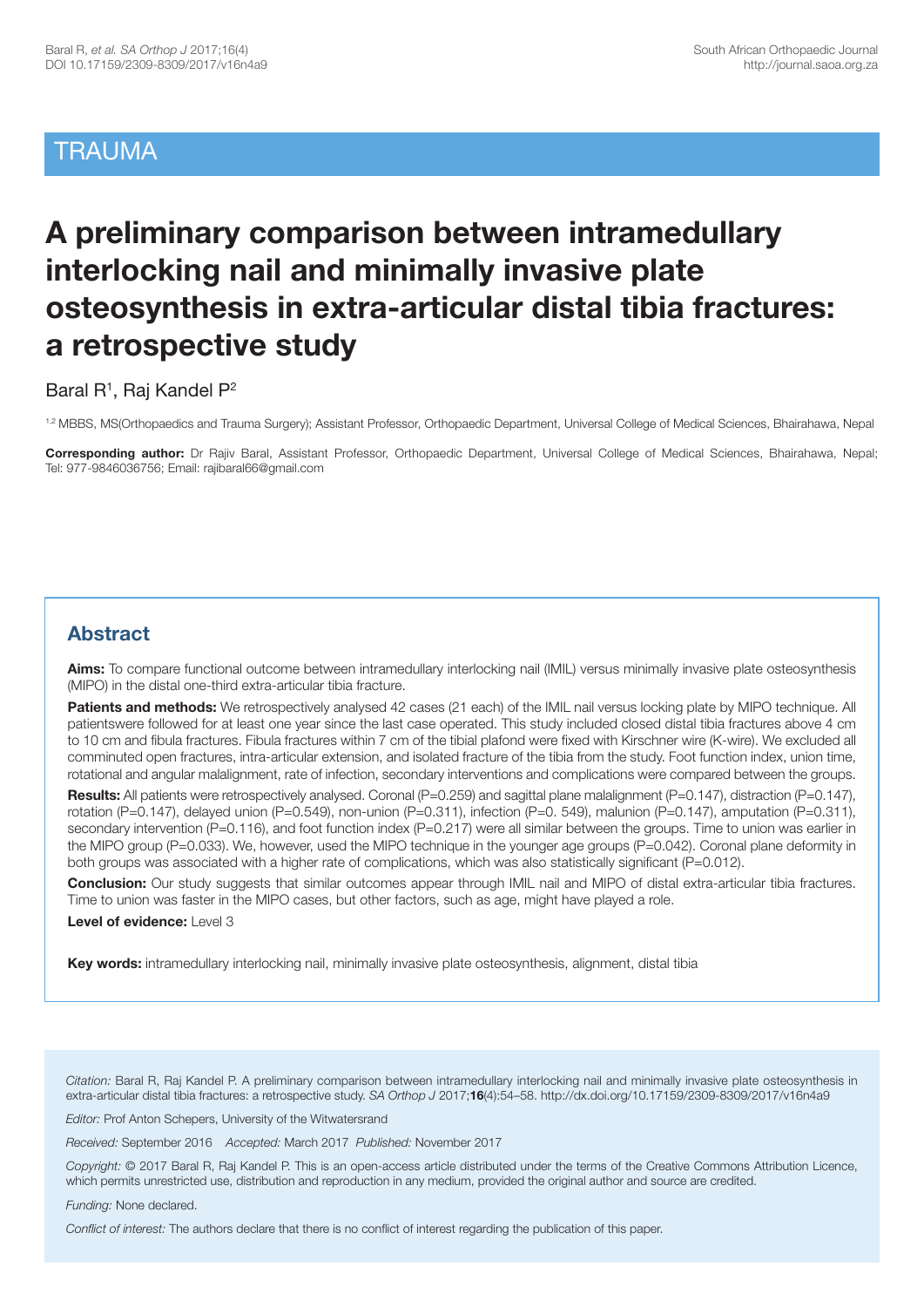### **Introduction**

Distal tibia fractures are one of the commonest fractures that present in the emergency department. There is always a dilemma about treatment. Surgeons treat these fractures with a closed intramedullary interlocking nail (IMIL), open reduction and internal fixation with dynamic compression plate, external fixation, and minimally invasive plate osteosynthesis (MIPO). 1,2 The aim of treating a fracture is to produce a stable construct which allows early mobilisation and weight-bearing, but with minimal complications. 3 Post-operative axial rotational malalignment and distraction is usually more common in the IMIL group, leaving patients dissatisfied even when the degree of displacement is within the acceptable range. The overall outcome of both treatment groups is the same. We undertook this study to compare these two treatment options in our setting.

## **Patients and methods**

This study wasconducted at the Universal College of Medical Sciences, Bhairahawa, Nepal. We consecutively analysed 42 cases (21 each) of intramedullary interlocking nail (IMIL) versus the locking plate by a minimally invasive plate osteosynthesis (MIPO) technique. This study period extended from 15 January 2013 to 16 January 2015, with the last case being followed up for one year. The ethics committee of the hospital gave approval of the study and informed consent was taken from each patient. We included closed distal tibial fractures 4 cm to 10 cm above the ankle with fibula fractures within 7 cm of the tibial plafond. We used K-wires in the fibula fractures, which act as an intramedullary device. All comminuted open fractures, intra-articular extension, and isolated fracture of the tibia were excluded from the study. The sample size was calculated by standardised effect size, which was 0.9, with  $\alpha$ =0.005 and  $B = 0.20$ .

Fractures were classified according to the AO classification. We included  $42A_1$  and  $43A_3$  fractures in this study. The minimally invasive fixation technique was used for plate osteosynthesis under fluoroscopy and tourniquet. A longitudinal incision of 5 cm was made over the medial malleolus with a meticulous dissection including the preservation of the saphenous vein and nerve, and a tunnel was made through which the plate glided smoothly towards the proximal fragment. Another 2.5 cm incision was made on the skin at the proximal part of the plate. The rest of the procedure was completed with a stab incision under fluoroscopy with longitudinal traction and below the ankle joint. If the reduction was difficult, we would apply pointed reduction forceps. We performed nailing by closed technique on a fracture table with the patient in the supine position, with the affected leg hanging down from the table. The leg was returned to the surface of the table in a flexed position after the insertion of the nail. The distal segment was controlled and distal locking performed by the anteroposterior fluoroscopic guided method.

Union was defined as the formation of callus on at least three cortices and clinically by the lack of pain on weight-bearing without assistance. Malunion was defined as varus or valgus greater than 5° in the coronal plane (anteroposterior X-ray), or recurvatum or procurvatum greater than 10° in the sagittal plane (lateral X-ray) or external or internal rotation greater than 10° (physical examination). 4 We recorded any complication during the surgery and follow-up. Delayed wound healing and superficial infection were defined as persistent drainage from the wound for at least two days, or separation of wound edges to a width > 1 cm and a length > 1 cm.<sup>5</sup> Moreover, the rotation was assessed by comparing the thigh–foot angle between the two legs.

Statistical analysis was performed by using a statistical package for Social Sciences (SPSS-20). Continuous variables were stated as the mean, median and standard deviation, and categorical variables as percentages and frequency distribution. An independent sample t-test after normality testing compared continuous variables between independent groups. The chi-square test was used to compare the categorical data. A value of *p* < 0.05 was considered statistically significant.

### **Results**

We included 42 cases within a minimum follow-up of one year, during which period all cases were united. The mean age of patients in the IMIL and locking plate groups was 37.38 and 46.116 years, respectively, with a standard deviation of  $\pm 12.188$  and  $\pm 16$ . 116 respectively. There were 12 males and nine females in the IMIL group, and 13 males and eight females in the locking plate group. We included 20 transverse, 16 spiral, and six oblique fractures.

Coronal plane malalignment was found in six cases in the IMIL group whereas three locking plates had this type of malalignment. Coronal plane malalignment in the IMIL group is statistically similar to the MIPO group (p=0.259). Only two cases operated with locking plates had sagittal plane malalignment but we could not find this type of malalignment in the nailing group. This was not statistically significant (p=0.147). There were two cases of distraction in the IMIL group after fixation, which was not statistically significant (P=0.147). Malrotation was found in two cases of IMIL which was functionally insignificant after the complete union (P=0.147).

All cases united with or without secondary intervention in the IMIL and locking plate groups with a mean of 17.95 weeks ±6.168 and 15.95 weeks ±3.879 respectively (range12–40 weeks). MIPO cases united earlier than IMIL cases, which was statistically significant (p=0.033) (*Figures 1 and 2*). A total of 34 fractures were associated with the lower third fibula fracture. K-wires were fixed in 23 fibula fractures by closed, minimally invasive as well as an open technique (*Table I*).

The coronal plane deformity was related to a higher complication rate, which was statistically significant (p=0.012) (*Table II*). A total of seven cases of IMIL had complications. Out of these, there were two cases of delayed union, two cases of malunion, and one case each of non-union, infection and amputation. Patients with locking plates had three complications. These were one delayed union and two superficial infections. The rate of infection was similar between the groups (P=0.549) (*Table III*).

In the second month, three patients complained of foot pain, which disappeared after removal of the fibular K-wire. One patient underwent amputation after IMIL because of vascular insufficiency. The patient had taken steroids for a long time and had a Cushingoid appearance. The pre-operative skin was thin, shiny and pigmented whereas the post-operative skin had turned black. Later Doppler ultrasonography showed venous thrombosis. Two patients in the locking plate group had insertion-site infection with wound gaping at three months after fixation which subsided after implant removal. The locking plate was removed after achieving complete union. An infection occurred in the fourth month around the distal screw in one patient of the IMIL group, with purulent discharge; when treated with antibiotics and dressings, it also subsided after implant removal, with a complete union at the fracture site. In two patients with locking plate fixation, there was difficulty in implant removal due to screw slippage, so half of the plate was left within the bone. Anterior knee pain was found in five cases of IMIL (P=0.017). Those patients with anterior knee pain did not complain of pain after removal of the implants.

Out of these 42 cases, six of IMIL and two of locking plate fixation needed secondary intervention. All six IMIL cases needed dynamisation, and union was achieved at the expected time in five cases. One case of IMIL went into non-union even after dynamisation, which was later supplemented with bone graft and locking plate.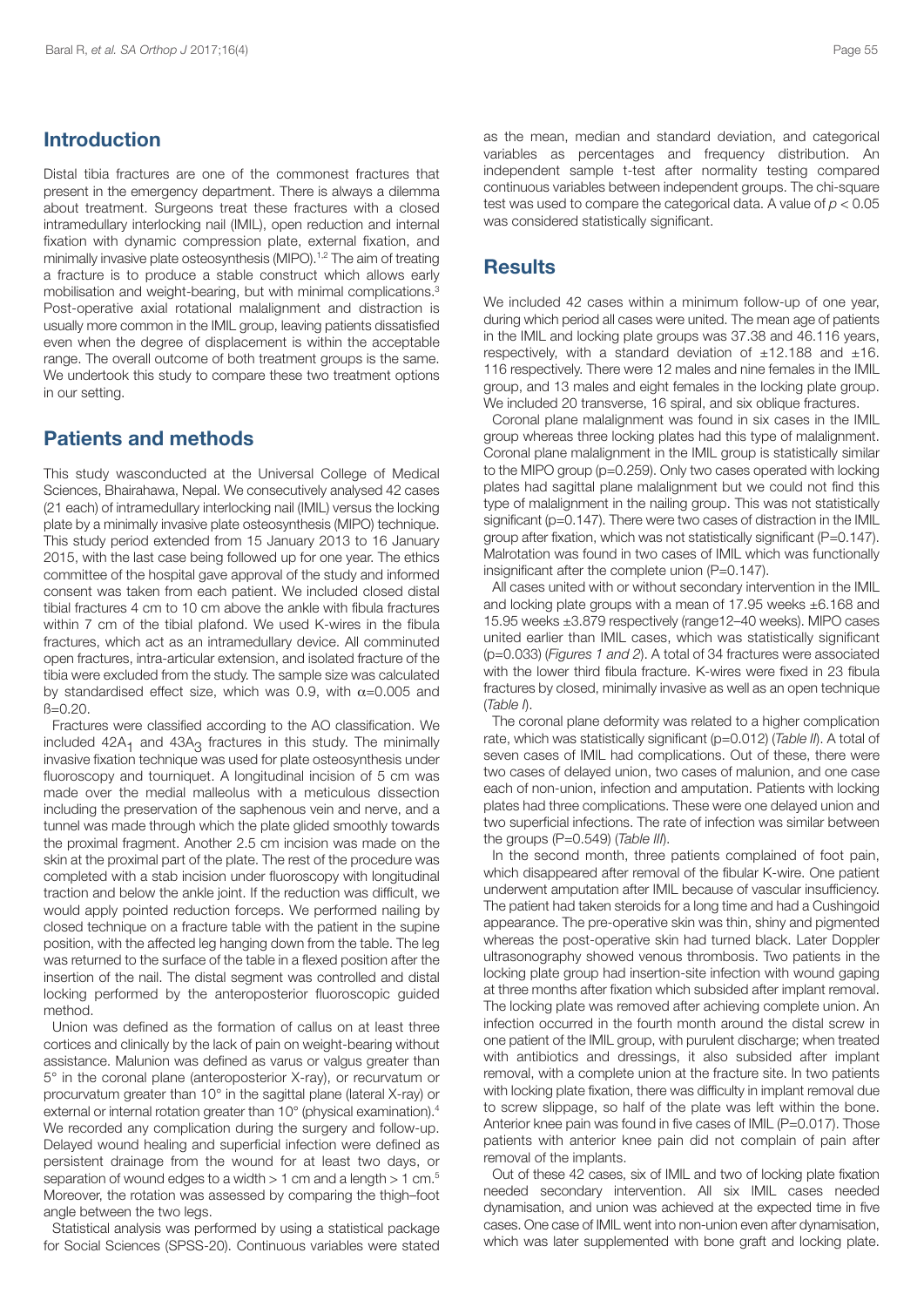| <b>Variables</b>                |                            | <b>Treatment</b>   |                     |         |
|---------------------------------|----------------------------|--------------------|---------------------|---------|
|                                 | <b>IMIL</b><br><b>MIPO</b> |                    |                     | P value |
| Age                             |                            | $37.38 \pm 12.188$ | $46.116 \pm 16.116$ | 0.042   |
| Sex                             | Male                       | 12                 | 13                  | 0.753   |
|                                 | Female                     | $\overline{9}$     | 8                   |         |
| Malalignment (yes/no)           | Coronal                    | 6/15               | 3/18                | 0.259   |
|                                 | Sagittal                   | 0/21               | 2/19                | 0.147   |
|                                 | Rotation                   | 2/19               | 0/21                | 0.147   |
|                                 | <b>Distraction</b>         | 2/19               | 0/21                | 0.147   |
| Union time                      |                            | 17.95±6.168        | 15.95±3.879         | 0.033   |
| Complication (yes/no)           | Delayed union              | 2/19               | 1/20                | 0.549   |
|                                 | Non-union                  | 1/20               | 0/21                | 0.311   |
|                                 | Infection                  | 1/20               | 2/19                | 0.549   |
|                                 | Malunion                   | 2/19               | 0/21                | 0.147   |
|                                 | Amputation                 | 1/20               | 0/21                | 0.311   |
|                                 | Anterior knee pain         | 5/16               | 0/21                | 0.017   |
| Secondary intervention (yes/no) |                            | 6/15               | 2/19                | 0.116   |
| Foot function index             |                            | 24.90±12.401       | 20.76±8.654         | 0.217   |

**Table I:** Patient variables in the IMIL and MIPO groups

IMIL: Intramedullary interlocking nail

MIPO: Minimal invasive plate osteosynthesis

AOFAS: American Orthopaedic Foot and Ankle Society Score

**Table II:** Comparing coronal plane deformity associated with complications

|         |     | <b>Complications</b> |           | D     |
|---------|-----|----------------------|-----------|-------|
|         |     | <b>Yes</b>           | <b>No</b> |       |
| Coronal | Yes |                      |           | 0.012 |
|         | No  |                      | 28        |       |

#### **Table III:** Complications in the IMIL and MIPO groups

|         |           | <b>Group</b> |             | P     |
|---------|-----------|--------------|-------------|-------|
|         |           | <b>IMIL</b>  | <b>MIPO</b> |       |
| Coronal | Yes       | 7(16%)       | $3(7.1\%)$  |       |
|         | <b>No</b> | 14           | 18          | 0.147 |
| Total   |           | 21           | 21          |       |

There were two cases of locking plate with infection over the wound which subsided after removal of the implant and antibiotic coverage. A secondary intervention was not statistically significant between the two groups (p=0.116). Foot function index determined functional outcome. <sup>6</sup> The mean foot function index in the IMIL group was 24.90±12, while in the MIPO group it was 20.76±8.654 at last follow-up. The overall foot function index was not statistically significant (p=0.217).

#### **Discussion**

There is always some difficulty in choosing an implant for the treatment of distal third tibia fractures. There are certain advantages and disadvantages of each treatment (IMIL and MIPO) method based on operative time, incision length, fluoroscopy time, bleeding, difficulty in distal locking, indirect reduction, etc.<sup>4,5</sup>

Acceptable and near anatomic reduction is the goal of treatment in distal tibial fracture management. Malalignment could lead to secondary osteoarthritis of the ankle and knee joints. It is quite difficult to reduce the fracture indirectly in both treatment methods, even though more cases of malalignment were noticed in the nailing group. It is possible to achieve anatomical alignment in open reduction and internal fixation, but it has some disadvantages that interfere with fracture healing.<sup>5,7,8</sup> In a prospective study by Im and Tae, nailing showed an advantage in operating time, movement and wound problems, but anatomical plates produced better alignment.<sup>9</sup> Malrotation was better restored in the MIPO group. <sup>4</sup> We found a slightly larger number of cases of malalignment in the IMIL group as compared to the locking plate group. The distal tibia has a circular cross-sectional area with a thinner cortex as compared to the triangular diaphysis with a thicker cortex. Moreover, the intramedullary nail designed for a tight interference fit at the diaphysis cannot provide the same stability at a distal fracture.<sup>10-12</sup> This malalignment is coronal as well as sagittal. Coronal plane malalignment will have more complications, which is also statistically significant (P=0.012). There were two sagittally malaligned fractures treated by locking plate. Distraction and rotational malalignment were not uncommon in the IMIL group in our study. Dynamisation was carried out in those cases where inadequate callus was noted even after partial weight bearing which started six weeks after fixation. All these cases later had a good functional outcome.

Time to union directly reflects the surgical technique. Both procedures are minimally invasive, which means that fracture haematoma is maintained. Yang *et al*. found that the time to union was shorter in the IMIL group, but with an increase in post-operative valgus by a mean of 3.7°, whereas we found a shorter union time in the MIPO group (P=0. 033). <sup>13</sup> Guo *et al*. reported no patients with non-union in their series and all the IMIL cases were reamed. <sup>5</sup> Li *et al*. reported only two patients (one patient in IMIL and another patient in the MIPO group) with non-union.<sup>5,8</sup> We did find a difference in union time, which is unlike the studies conducted by Polat *et al*. and Xue *et al*. 4,14 Delayed union is found in both cases, but non-union observed in only one case in IMIL group, which had coronal plane malalignment.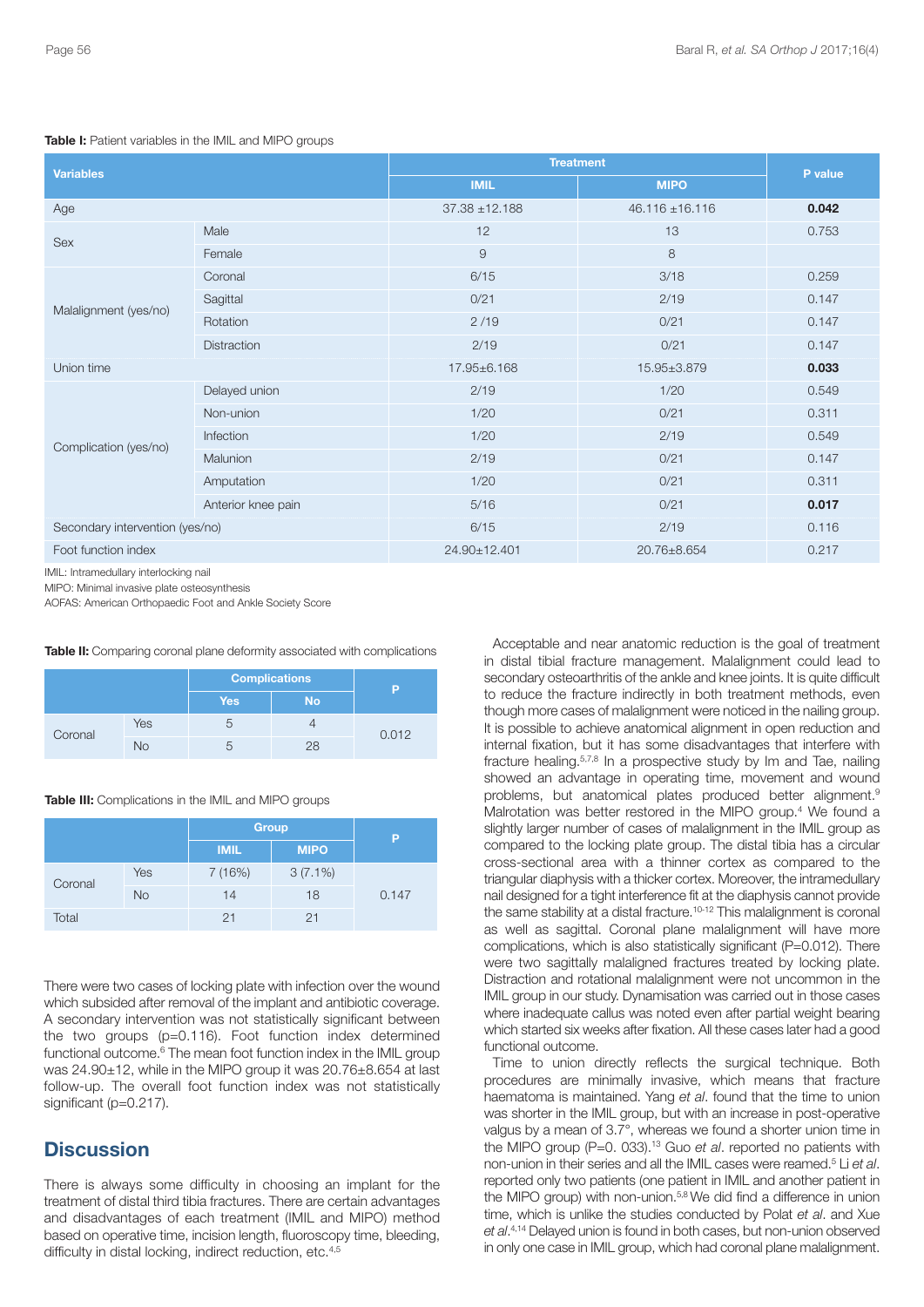

**Figure 1.** A patient treated with IMIL; (A) pre-operative, (B) early post-operative, and (C) final radiograph



**Figure 2.** A patient treated with MIPO; (A) pre-operative, (B) early post-operative, (C) final radiograph

Fibular fractures within 7 cm of the ankle plafond are usually fixed with a plate and screws. Stable K-wire fixation is preferable according to the principle of the minimally invasive osteosynthesis technique. Concurrent open reduction and internal fixation of a fibular fracture may contribute to non-union of the tibial fracture because of a relatively larger reduction in strain across it. 7,15 We used K-wires as an intramedullary device to fix the fibula fractures, which were inserted closed under fluoroscopy. We used 2 mm K-wires before fixation of the tibia. Two of the patients complained of pain on the lateral side on weight-bearing at one-and-a-half months, which was relieved after removal of the K-wire from the fibula. Closed K-wire insertion was difficult in two cases in each group. Consequently, we performed a minimally invasive technique using artery forceps. We did an open reduction and internal fixation in one case due to difficulty experienced in the minimally invasive technique. We did not note any case of malunion, delayed union, ankle instability or non-union in fibula fractures fixed with K-wires.

There is controversy about the need for routine removal of the implant. Guo *et al*. removed the plate due to skin impingement but we did not find such a problem in our study. They had some difficulty in removing the locking screws because of the stripping of

the hexagonal recess and the threads of the head of the locking screw in nine patients. <sup>5</sup> We did face difficulty during implant removal in the cases fixed with the locking plate. We used a local Indian implant (Madura ortho surge) due to cost factors. During operation, the screw slippage rate was very high. If slippage occurs in the locking plate, it is very difficult to remove. We have even left the distal portion of a plate after cutting off the rest of the implant. It was also difficult to obtain the sophisticated screw-removal instrument. We did not have any difficulty in implant removal in any case of intramedullary interlocking nail except proximal locking screw slippage, in which case it was removed by grasping with a forceps and screwdriver.

Many cases of fracture fixed by implants are not devoid of complication. The subcutaneous location and less muscle mass around the distal tibia have a poor vascular supply. The total complication rate was significantly higher for intramedullary nailing compared with plate fixation (44.5 vs  $25.8\%$ ,  $P < 0.001$ ).<sup>16</sup> Although statistically not significant, the rate of complication in IMIL is higher as compared to the MIPO group (16% vs 7.1%, P=0.147) in our study. The rate of infection by different researchers appears similar between the MIPO and IMIL groups. 17,18 Infection is found in both groups.